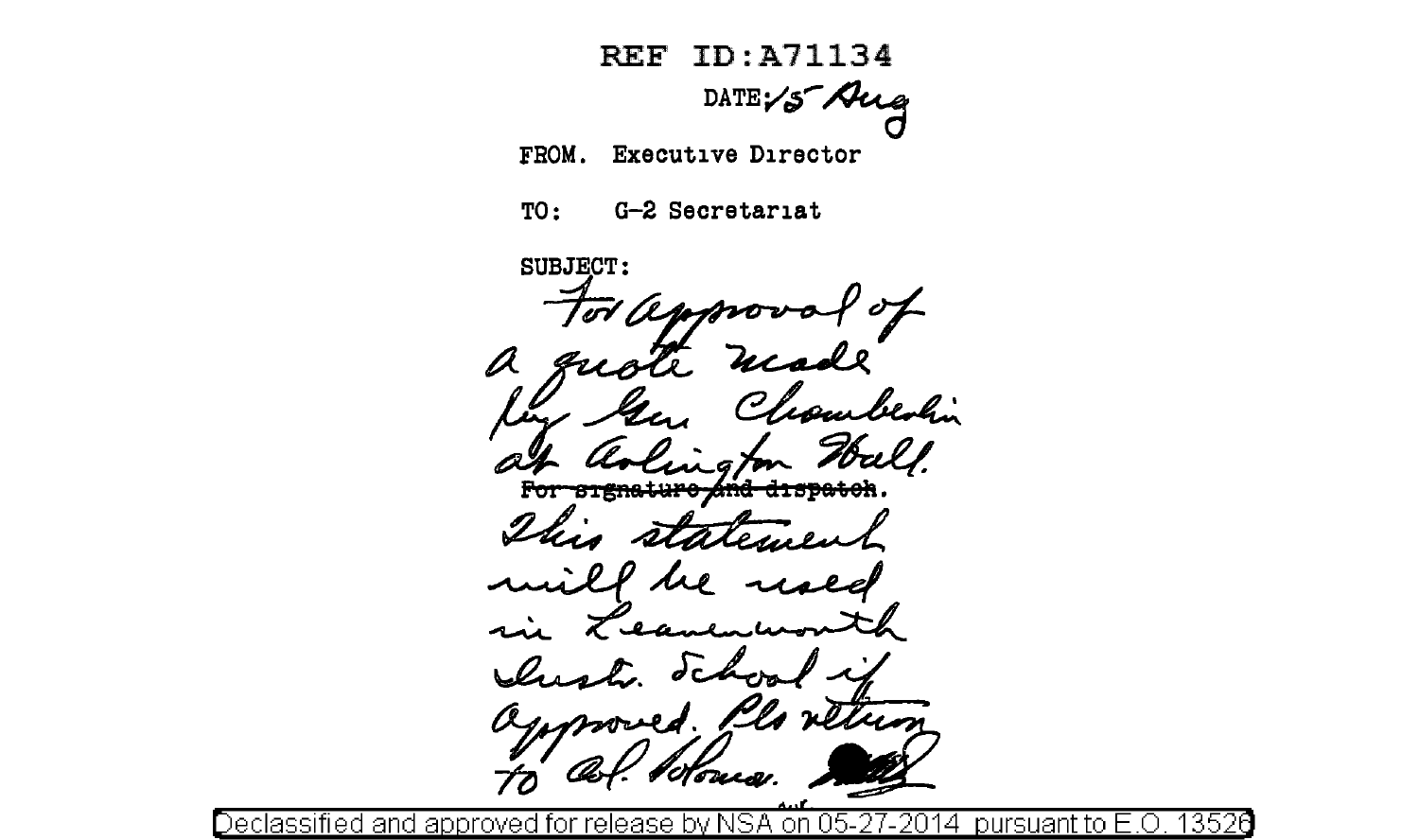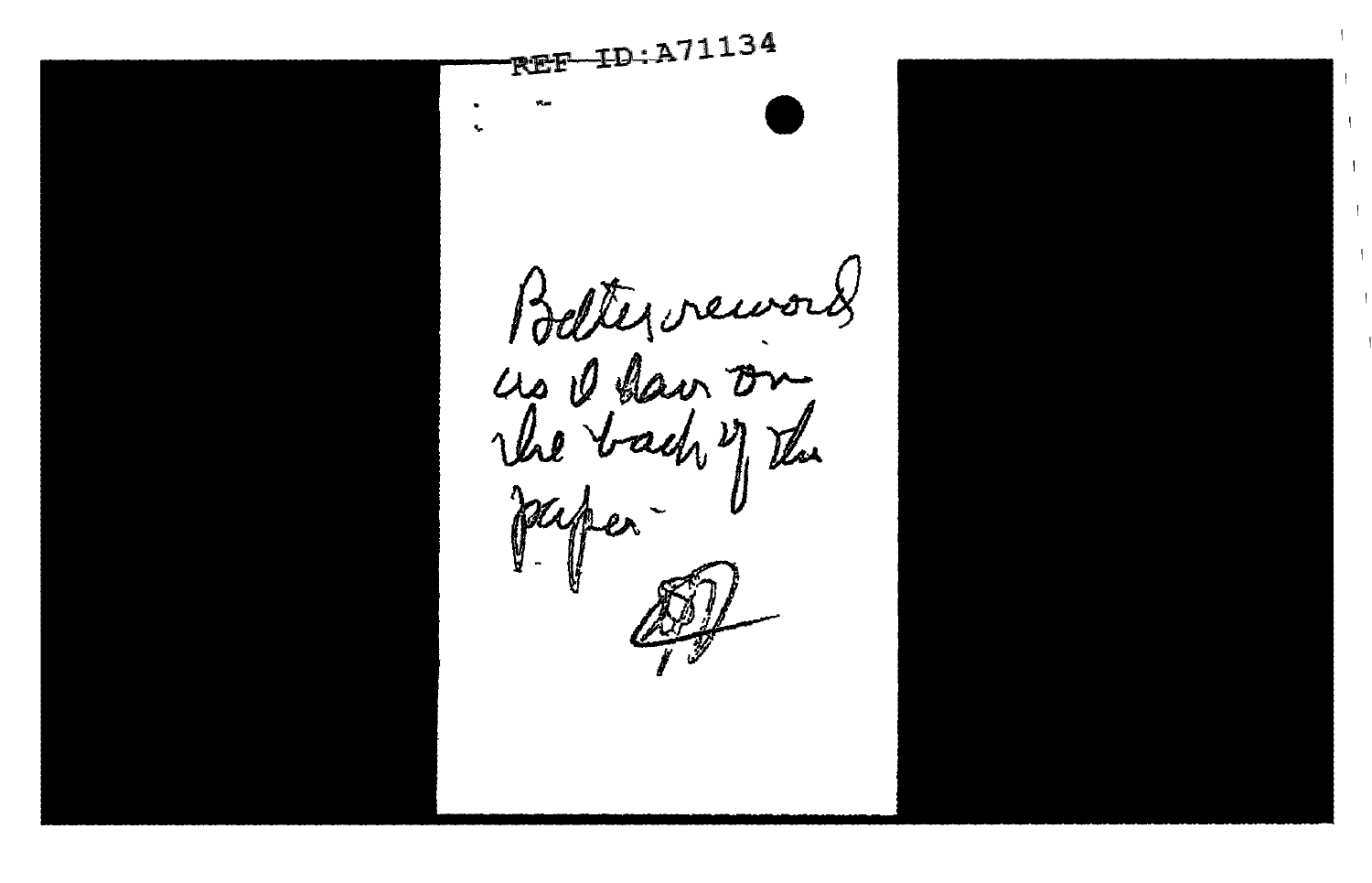|                                                |                         | <b>RESTRICT</b><br>CREW DHN: IX 71134          |                          |
|------------------------------------------------|-------------------------|------------------------------------------------|--------------------------|
| 3aug 46<br><b>DATE</b>                         |                         |                                                |                          |
| <b>TO</b>                                      | <b>FROM LITO</b>        |                                                | <b>FROM</b>              |
|                                                |                         |                                                |                          |
| Chief, ASA                                     | $(10)$ <sub>——</sub>    | Ch, Security Div                               | $(80)$ <sub>______</sub> |
| Executive O                                    | (11)                    | P & O Staff                                    | (81)                     |
| Dir Comm Res                                   | $(14)$ $\sqrt{ }$       | Ch, Materiel Br                                |                          |
| Ch, Hist Unit                                  | $(13)$ <sub>—</sub>     | Ch, Methods Br<br>alan sa                      | $(83)$ <sub>____</sub>   |
| Control O                                      | (15)                    | Ch, Protective Br<br>$\mathbb{Z}^{n-1}$        | (84)                     |
| Asst Chief (Staff)                             | (20)                    | Ch, Maint Br<br>$\overline{\phantom{0}}$       | $(85)$ <sub>____</sub>   |
| Ch, Pers Sec                                   | (21)                    | Ch, Res & Dev Div<br>$\overline{a}$            | $(70)$ <sub>____</sub>   |
| Ch, Org & Tng Sec                              | (22)                    | Tech Staff<br>$\overline{\phantom{a}}$         | (71)                     |
| Ch, Plans & Oper<br>$\mathcal{L}(\mathcal{L})$ |                         | Ch, Ciph & Ciph Br<br>$\frac{1}{2}$            | $(72)$ <sub>--</sub>     |
| Ch, Materiel Sec                               | (24)                    | Ch, Int Equip Br<br>$\overline{\phantom{a}}$   | $(73)$ <sub>--</sub>     |
| Ch, Fiscal Sec                                 | $(25)$ <sub>_____</sub> | Ch, Elec & Elec Br<br>$\overline{\phantom{a}}$ | (74)                     |
| Adjutant, ASA                                  | (26)                    | Ch, Lab Serv Br                                | $(75)$ <sub>__</sub>     |
| Ch, Sec Cont Sec                               | $(27)$ <sub>_____</sub> | Ch, C'logic Br                                 | $(76)$ <sub>_____</sub>  |
| Asst Chief (Oper)                              | $(60)$ <sub>___</sub>   | Ch, Pers & Tng Br                              | $(61)$ <sub>_____</sub>  |
| Ch, Intel Div                                  | $(90)$ <sub>____</sub>  | $\_\_$ Ch, Supply Br                           | (62)                     |
| Ch, Lab Br<br><u>and</u> a                     |                         | Co, Arlington Hall                             | $(40)$ <sub>--</sub>     |
| Ch, Machine Br                                 | $(92)$ <sub>____</sub>  | 2d Sig Serv Bn                                 | (50)                     |
| Ch, Crypt Br                                   |                         |                                                |                          |
| Ch, Int Cont Br                                | (94)                    |                                                |                          |
| Ch, I & D Br.                                  | (95)                    |                                                |                          |
| ) As Discussed<br>C                            |                         | ) Information & File<br>€                      |                          |
| ) As Requested                                 |                         | ) Recommendation                               |                          |
| ) Concurrence or Comments                      |                         | ) Signature if approved<br>€                   |                          |
| ) Information $&$ Forwarding                   |                         | ) Your action by<br>€                          |                          |
| ) Information & Return                         |                         | ) Info upon which to base reply<br>C           |                          |
|                                                |                         |                                                |                          |
|                                                |                         |                                                |                          |
|                                                |                         |                                                |                          |
| extract desire                                 |                         |                                                |                          |
|                                                |                         |                                                |                          |
|                                                |                         |                                                |                          |
|                                                |                         |                                                |                          |
|                                                |                         |                                                |                          |
|                                                |                         |                                                |                          |
|                                                |                         |                                                |                          |
|                                                |                         |                                                |                          |
|                                                |                         |                                                |                          |

и.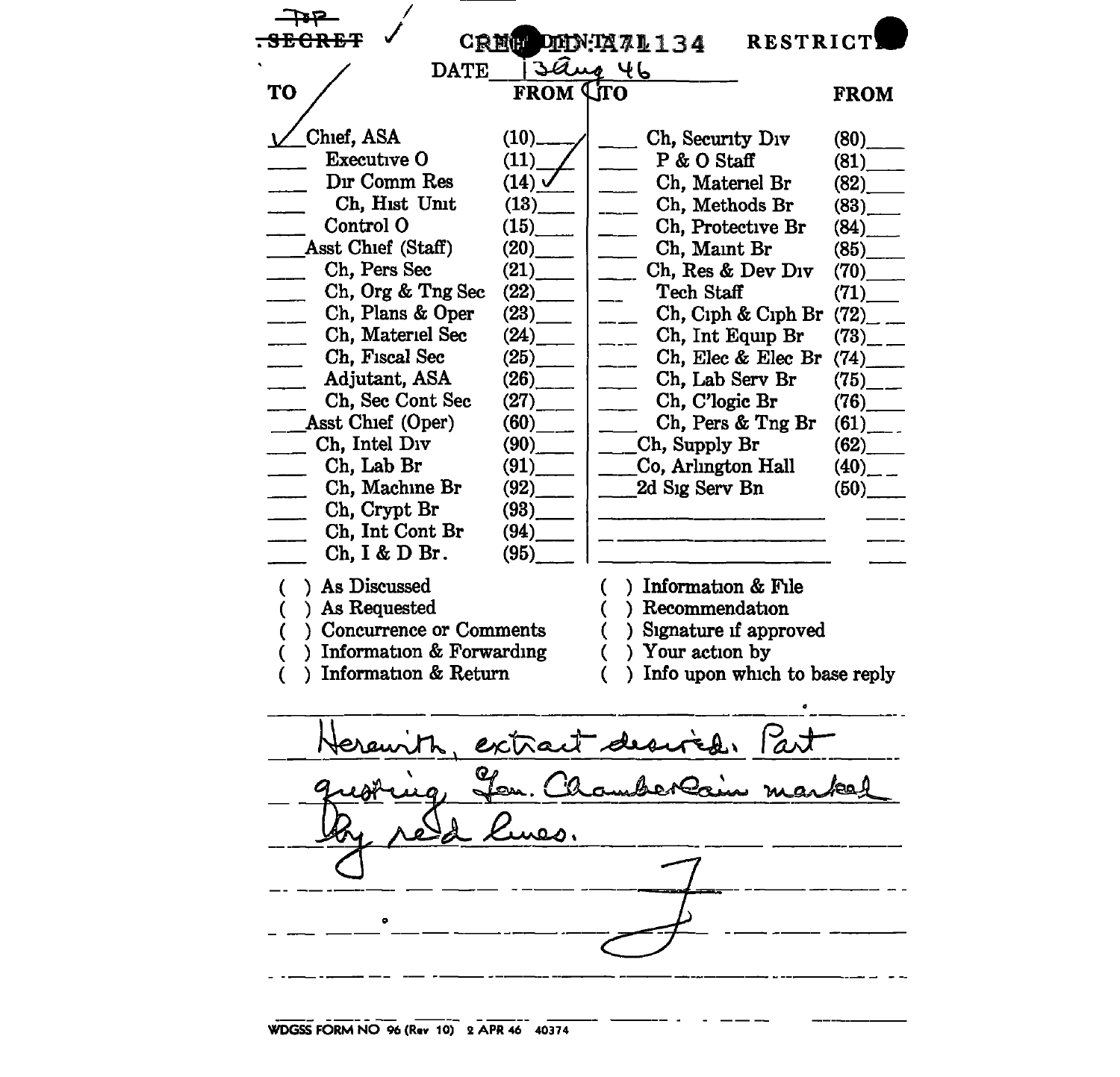<del>secret</del> - COREED INTENT1134 RESTRICTED  $T$ <sup>O</sup>/  $\frac{1}{\sqrt{2}}$  DATE  $\frac{1}{\sqrt{2}}$ **FROM** Chief, ASA  $(10)$ Ch, Security Div  $(80)$ <br>P & O Staff  $(81)$ Executive 0 (11) P & O Staff (81)<br>Ch. Materiel Br (82) Dir Comm.Res  $(14)$   $\triangleright$ Ch, Materiel Br (82)<br>Ch, Methods Br (83) Ch, Hist Unit<br>Control O (18)\_ Ch, Methods Br (83)<sub>.</sub><br>Ch. Protective Br (84) Ch, Protective Br (84)<sub>.</sub><br>Ch, Maint Br (85)  $(15)$ Asst Chief (Staff) (20)\_ Ch, Maint Br Ch, Pers Sec  $(21)$ Ch, Res & Dev Div  $(70)$ Ch, Org & Tng Sec (22)\_ Tech Staff  $(71)$ Ch, Plans & Oper  $(23)$ Ch, C1ph & C1ph Br {72)\_ Ch, Materiel See Ch, Int Equip Br  $(73)$ <br>Ch, Elec & Elec Br  $(74)$ (24)\_ Ch, Fiscal Sec Ch, Elec & Elec Br  $(74)$ <br>Ch, Lab Serv Br  $(75)$ (25)\_ AdJutant, ASA (26)\_ Ch, Lab Serv Br Ch, Sec Cont Sec Ch, C'logic Br  $(76)$ <br>Ch, Pers & Tng Br  $(61)$  $(27)$ Ch, Pers & Tng Br  $(61)$ <br>h, Supply Br  $(62)$ \_ Asst Chief {Oper)  $(60)$ \_ Ch, Intel Div (90)\_  $\begin{array}{lll} \text{Ch, Supply Br} & (62) \\ \text{Co, Arlngton Hall} & (40) \end{array}$ Ch, Lab Br Co, Arlington Hall (40)<sub>.</sub><br>2d Sig Serv Bn (50) (91)\_ Ch, Machine Br 2d Sig Serv Bn (92)\_ \_ Ch, Crypt Br (93)\_ \_ Ch, Int Cont Br (94)\_ Ch, I & D Br (95)\_ ) As Discussed Information & File As Requested Recommendation { ) Concurrence or Comments Signature if approved { ) Information & Forwarding ) Your action by Information & Return -( ) Info upon whICh to base reply on inll 10ca00 -len he was out rather the WDGSS FORM NO 96 (Rev 10) 2 APR 46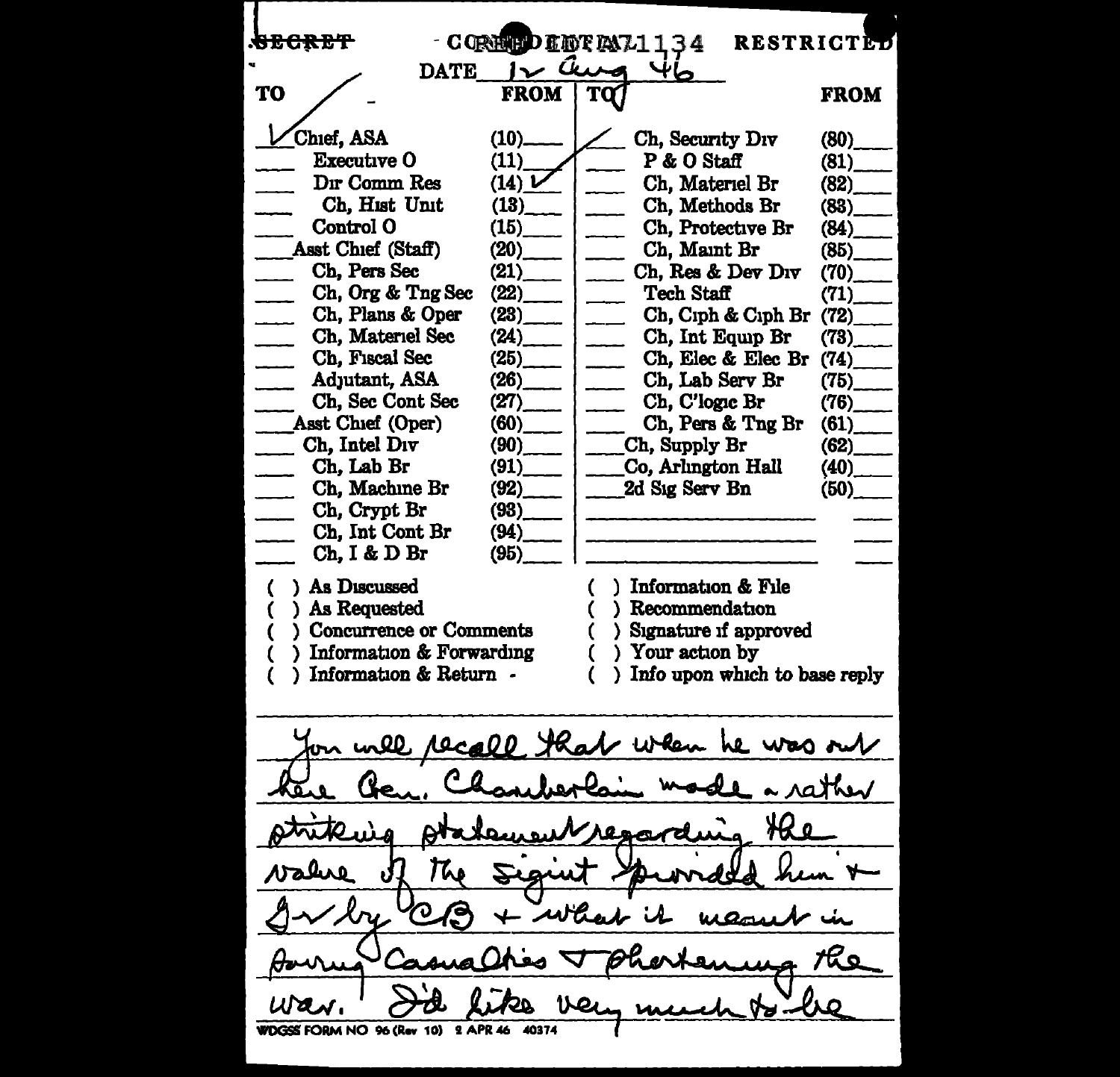"aba to grother him of year it in near set of learnes to be prepared for hate war Créege, Corles you ask to put it in writing?  $-\overline{7}$  $\left\langle \right\rangle$  $12du$ g. DCR We should present to him in writing prot what we are going to quote so there will below mistake. Please let me have an extract home the lectures which I will ask him to ot  $1560$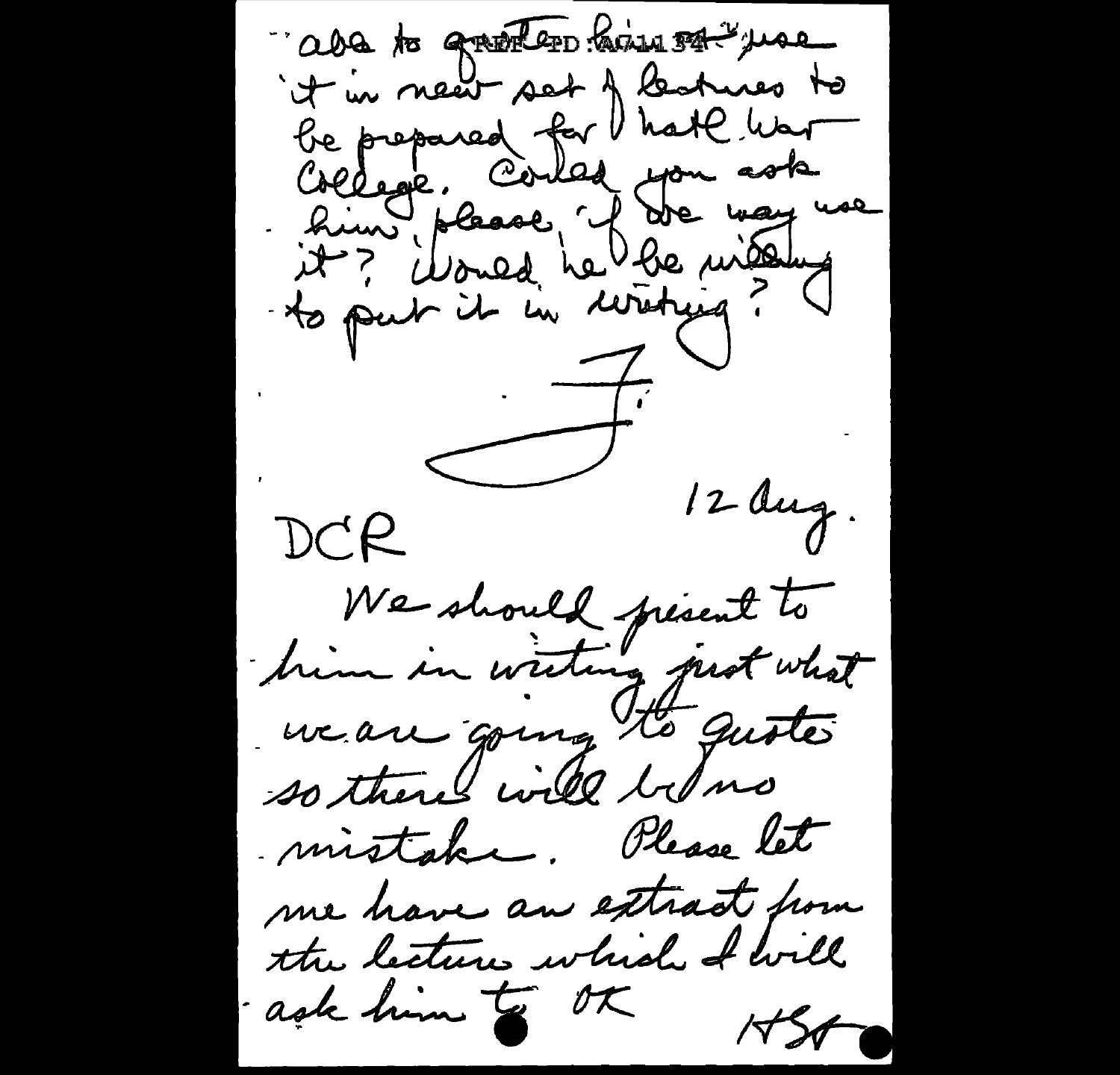TD: A71134 **REE** WAR DEPARTMENT GENERAL STAFF **LEMO ROUTING SLIP** en la ΒU **ATTENTION** ROOM  $\overline{2}$  $\mathbf{u}$  $\overline{\mathbf{5}}$ 13 REMARKS Whankerly  $\frac{1}{2}$ rco i<br>La 111 Kapper Excorp (1400) 4600tor **EROM** SOLOMON OFFICE **PHONE** ROOM 25-84008-200M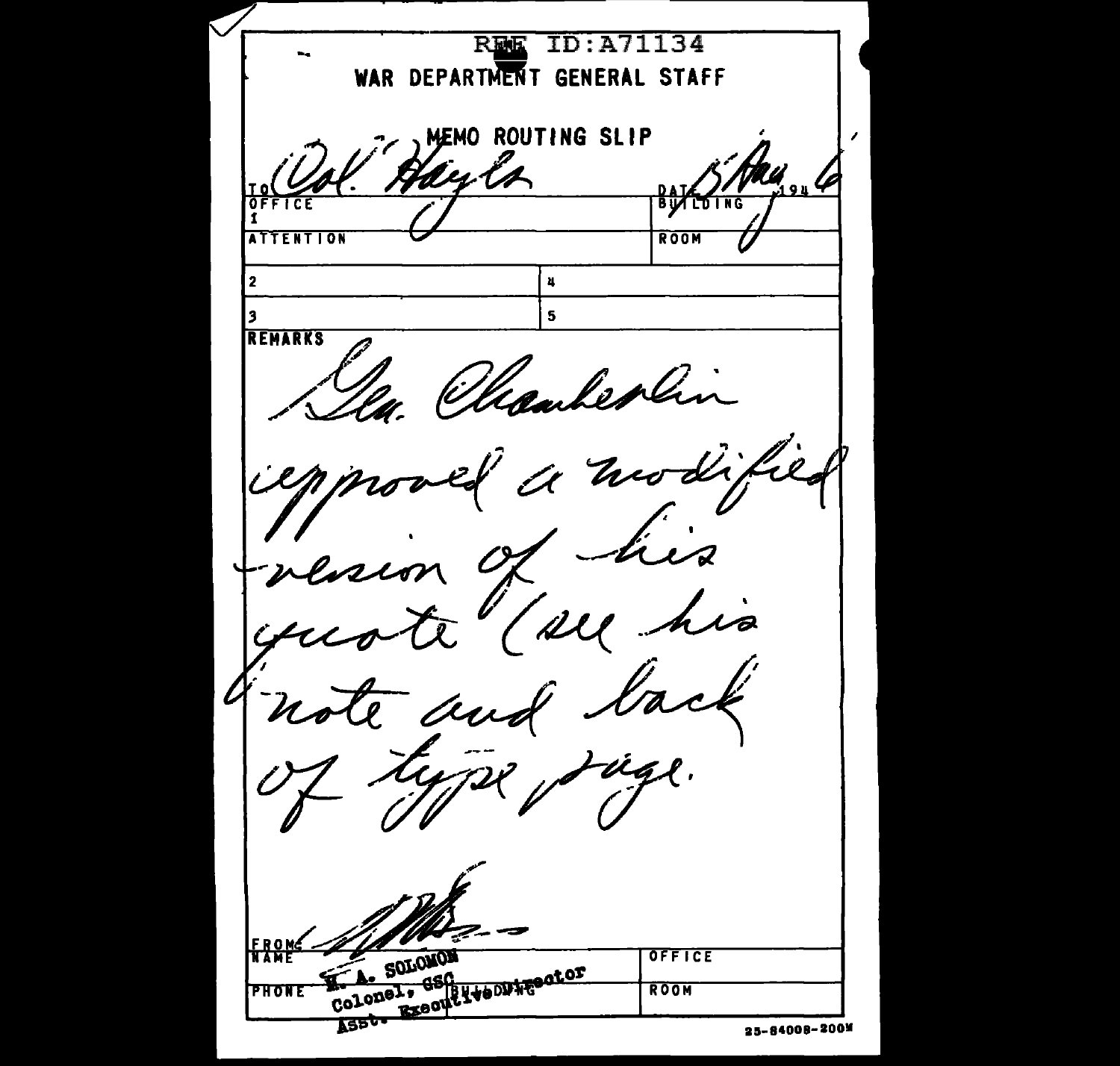## $-\frac{1}{2}$  .  $\frac{1}{2}$   $\frac{1}{2}$   $\frac{1}{2}$   $\frac{1}{2}$   $\frac{1}{2}$   $\frac{1}{2}$   $\frac{1}{2}$   $\frac{1}{2}$   $\frac{1}{2}$   $\frac{1}{2}$   $\frac{1}{2}$   $\frac{1}{2}$   $\frac{1}{2}$   $\frac{1}{2}$   $\frac{1}{2}$   $\frac{1}{2}$   $\frac{1}{2}$   $\frac{1}{2}$   $\frac{1}{2}$   $\frac{1}{2}$   $\frac{1}{2}$

ose of you who have followed with more than casual interest the sensational disclosures made in the course of long, protracted hearings of the Joint Congressional Committee on the Investigation of the Pearl Harbor Attack will recall that time and again "Magic" was mentioned. For example, on page 79 of the Majority Report of that Committee, published on 20 July 1946, you'll find this statement:

## INTELLIGENCE AVAILABLE IN WASHINGTON

THE "MAGIC"

"With the exercise of the greatest ingenuity and utmost resourcefulness, regarded by the committee as meriting the highest commendation, the War and Navy Departments collaborated in breaking the Japanese diplomatic codes. Through the exploitation of intercepted and decoded messages between Japan and her diplomatic establishments, the so-called Magic, a wealth of intelligence concerning the purposes or the Japanese was available in Washington."

and again, on page 232:

u u ~ -

 $\mathcal{H}^{\text{eff}}$  . The set of  $\mathcal{H}$ 

 $"$ ... all witnesses familiar with Magic material throughout .the war have testified that it contributed enormously to the defeat of the enemy, greatly shortened the war, and saved many thousands of lives."

I'd like to recall to you in their own words what some of these witnesses actually said, but there isn't time. However, I'm sure you know that among these witnesses were some of the foremost men of our daytop ranking officers in the Army, Navy, and State Department, and therefore their testimony bears great weight. They all knew the value of this mysterious material, "Magic". What these officers could say in an open hearing was, of course, quite limited, so let me read to you what the Secretary of State said in a memorandum dated 3 January 1944 to the AC of S, G-2, regarding the value of "Magic":

"The Department has found this material valuable at all times, and vital in a number of highly important situations. It would appear that information of this kind, and its analysis, will be even more vital in the future than in the past, both during the period of actual hostilities, and for a considerable period or time (which cannot now be estimated) after the hostilities may be concluded. This material is of great value in determining the facts on which policy must be formulated or action taken."

Coming a bit closer to home authorities, I will quote what Major General Chamberlain, who throughout the war in the Pacific was G-3 on General MacArthur's staff and who is the present Director of Intelligence, recently stated:

"The information G-2 gave G-3 in the Pacific Theater alone saved us no less than half a million casualties and shortened the war by at least two years.

(many : hoursures of lives

 $-2$ 

1  $\prod_{i=1}^n$ 

Here is a series of the series of the series of the series of the series of the series of the series of the se<br>
Here is a series of the series of the series of the series of the series of the series of the series of the s<br>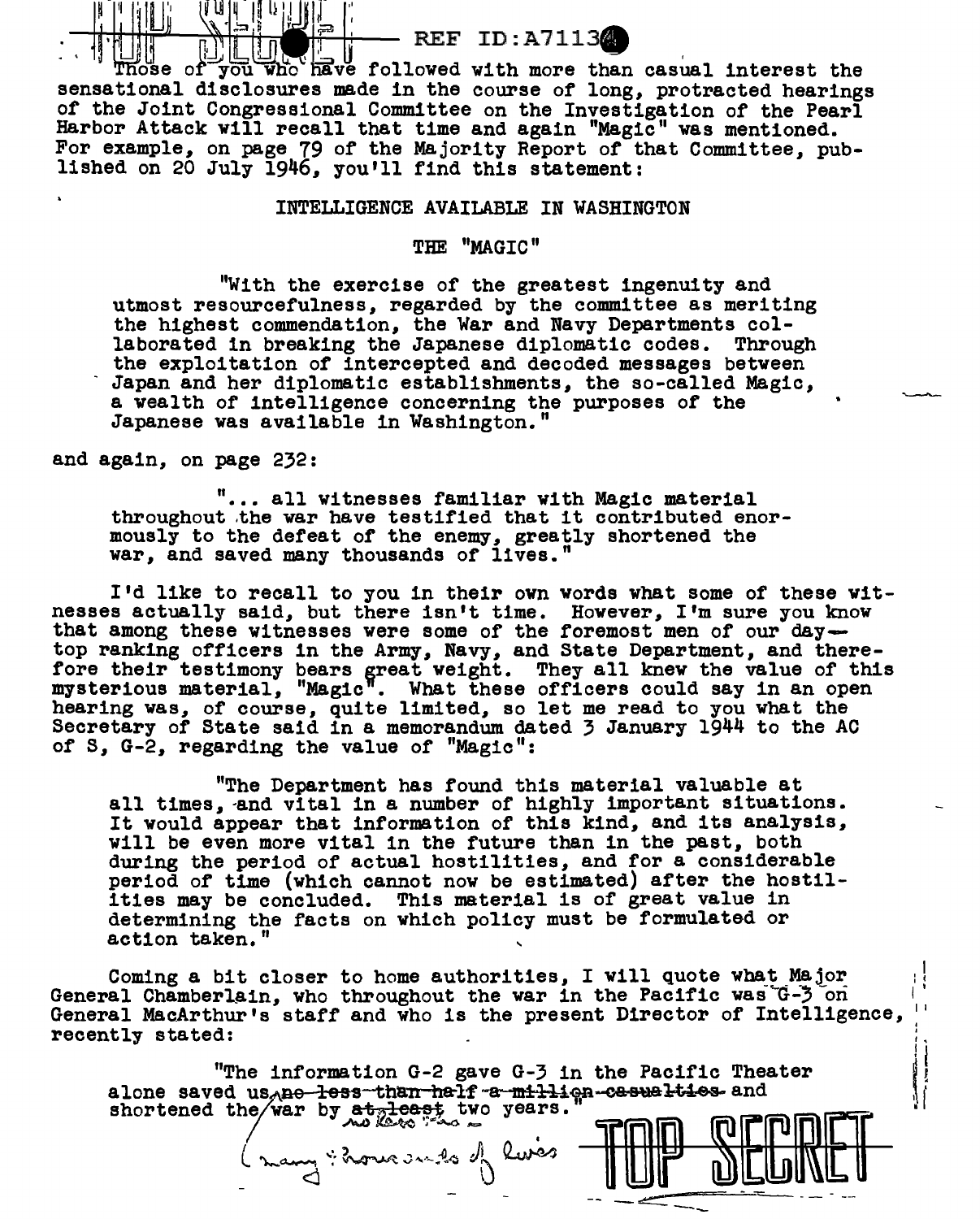REF ID:A71134 This hips of material in  $1.1.1$ Pacific thester saved thousands noles than two years

 $\mathbf{X}$   $\mathbf{f}$   $\mathbf{C}$   $\mathbf{I}$ - 3. C.  $\mathcal{N}$  $\mathbf{1}$ ,  $\mathbf{1}$  is a set of  $\mathbf{1}$ 

 $1 \leq i \leq 1$